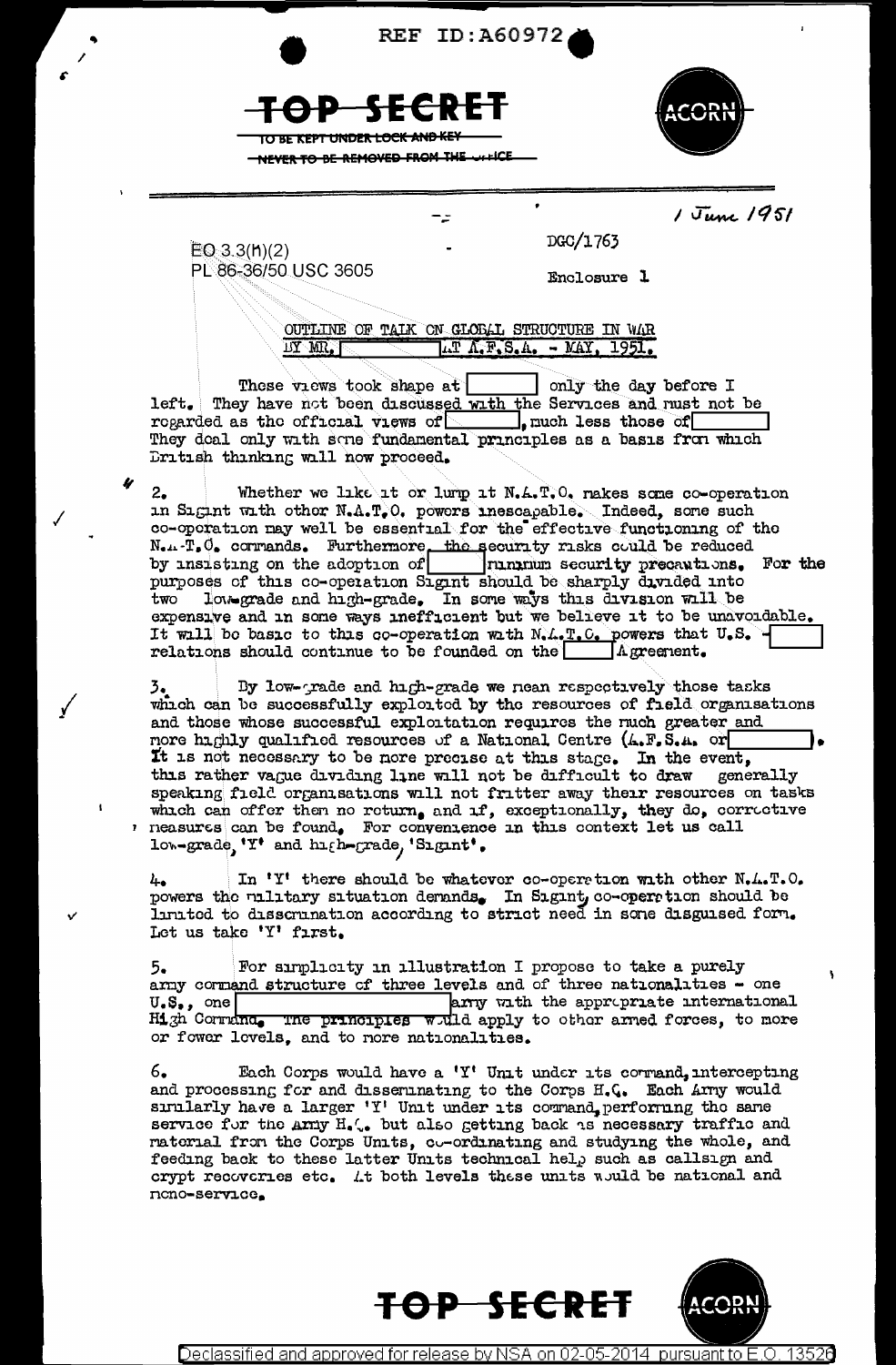

 $-2 -$ 

- 1

With the High Cornand there would be a 'Y' Centre, intercepting 7. and processing for and disseminating to the H.C. but also, again, and probably as its primary function getting back as necessary traffic and naterial from the forward Units, co-ordinating and studying the whole, and foeding forward technical help. In certain circumstances the 'Y' Centre m ht rely entirely on the forward units for the interception of traffic. There would be provision for co-operation between 'Y' Centres in different theatres, either direct or through National Centres. The 'Y' Centre veuld be international and might be inter-service (including navel and air force elevents as well as arry). It would be subordinate to the H<sub>1</sub>(h Cornand in the area (not to  $A.F.S.A.$  or  $\Box$ ). At this level there would probably also be a 'Y' Cornities, international and inter-service, and including representatives of the National Sigint authorities concerned, for the purpose of co-ordinating 'Y' activities in the area.  $\overline{a}$ 

Behind these 'Y' Centres there would be the National Centres - $8_{\bullet}$ the F.S.A., Contres would be that or technical help from their wider  $| {\rm counterpart}_\bullet \, / \,$  Their function towards recources and studies, like the help fed forward by the 'Y' Centres thenselves to 'Y' Urits. For this purpose the National Centres should have the right to have sent back from all theatres whatever raw traffic and other raterial they require.

There remains one possible link in the 'Y' chain - a  $N_{\bullet}L_{\bullet}T_{\bullet}O_{\bullet}$ 'Y' Board for the co-ordination of 'Y' in all theatres, presumably located with the Standing Group in Washington (to became Combined Chiefs of Staff).

10. In Signat, full U.S. - collaboration as at present is<br>assumed. In regard to other N.4. T.U. powers, however, it is proposed, collaboration as at present is as has been said, that collaboration should be limited to dissemination according to strict need in a disguised form, and that the processes of production should remain national secrets. Additionally, there would<br>be arrangements for supplying undisguised Signat to the N.A.T.O. Commands eyes only" basis. So vast are the resources likely to be on  $a$  | necessary for successful exploitetion of Sigint that the comparatively puny resources of other N.I.T.O. powers are unlikely to have a quid pro quo<br>to offer for U.S. - secrets, and pressure for such an exchange<br>should be resisted. These however, to be borne in rind the t the<br>pressure on behalf Justified, there uight be limited co-operation with other National Centres in the collection of raw traffic  $(c, g)$  $\Box$ ). W

It is to be hoped that in the interests of the best overall 11. effort, U.S. and agencies will cut out unnecessary duplication both in production and dissemination that, as last time, ... F.S.A. will concentrate on certain tasks and set on others, and that U.S. and a encies will in certain cases do the dissemination to the forces of the other. Sigint would be disseminated to intelligence staffs through GCU's or SSO's on similar lines to last time. It is hoped that there would be a free exchange of personnel between  $...$   $F.S.A.$  and in this schene of things.

 $EO 3.3(h)(2)$ PL 86-36/50 USC 3605

TOP SECRET

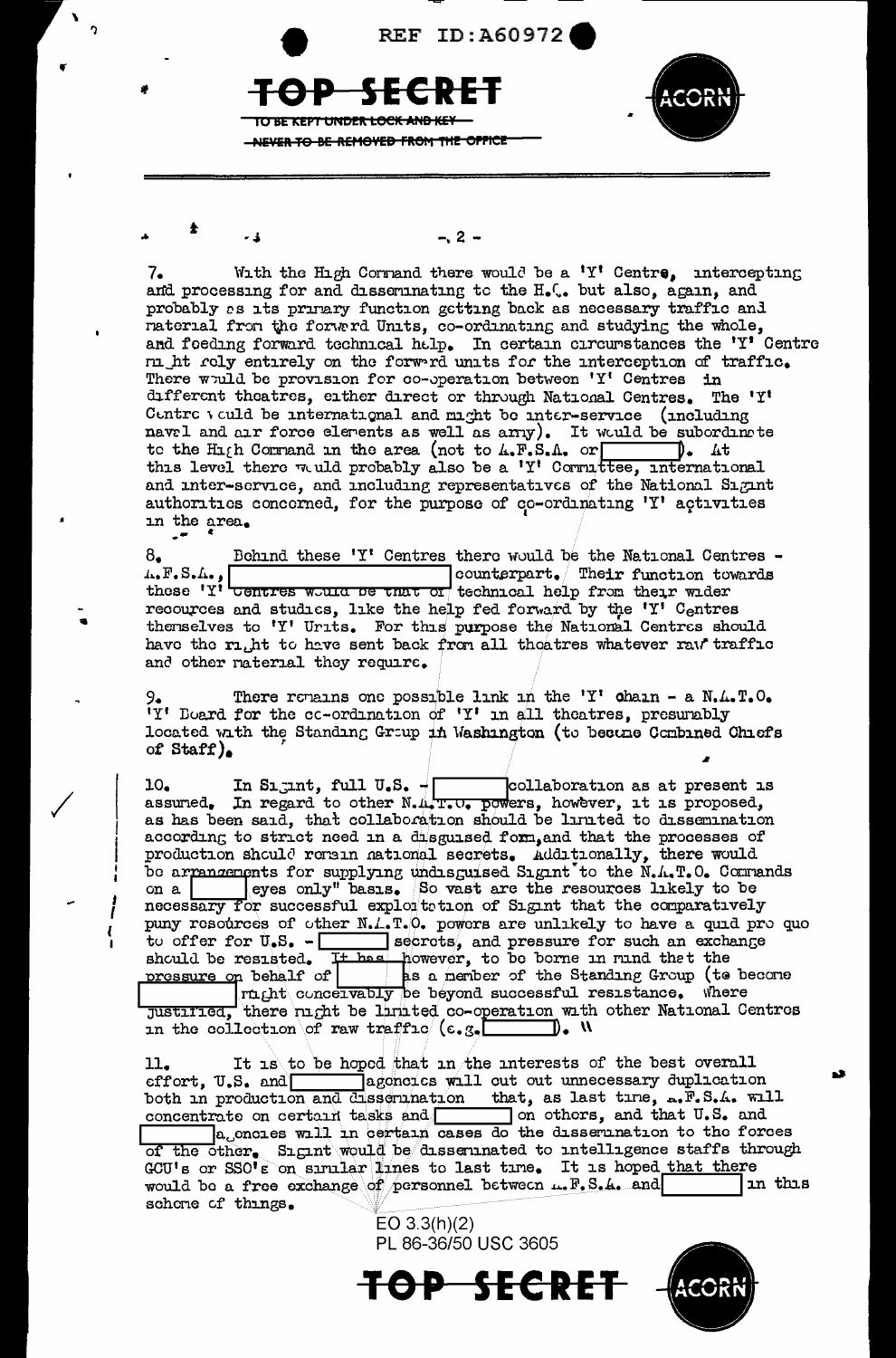

 $-3-$ 

12. There rught be a need for forward S<sub>15</sub>1nt processing centres for certain tasks  $\overline{\bullet}$  for example if there were a task similar to the old Longfellow, which would present an impossible problom if all traffic had to be transmitted back to the National Centre. Such a forward centre would be a subcrdinate agency of the National Centre  $(L, F, S, A,$  or **I** and be directed by its parent.

 $13.$  It is to be expected that information of technical value to 'Y' Centres would become available fron Sigint, e.g. callsign rotas, keys etc, Within limits and subject to satisfictory safeguards, this should be sent to the 'Y' Centres without disclosure of the source by the National Centre concorned or possibly by its forward subordinate agency.

> EO 3.3(h)(2) PL 86-36/50 USC 3605

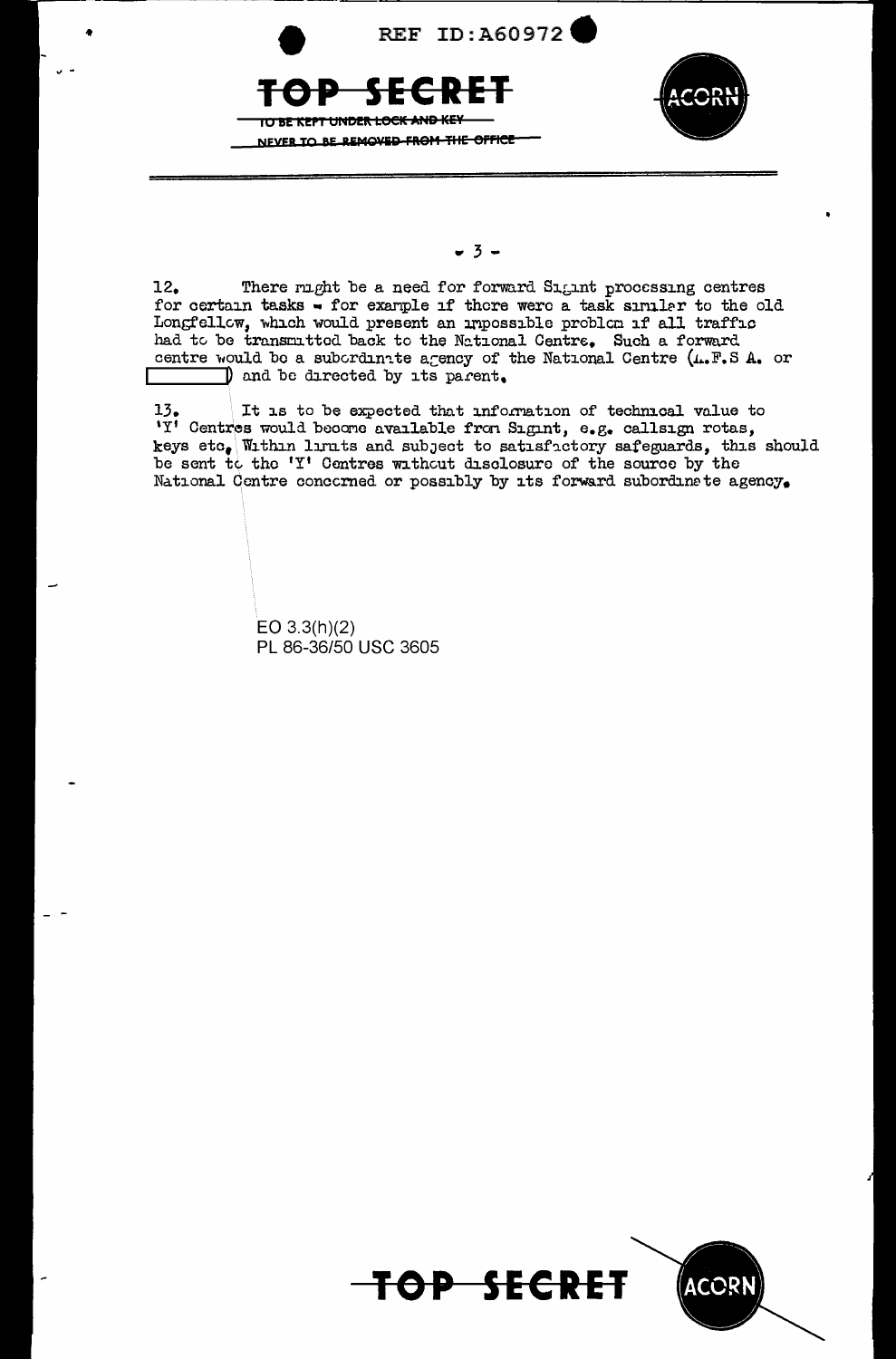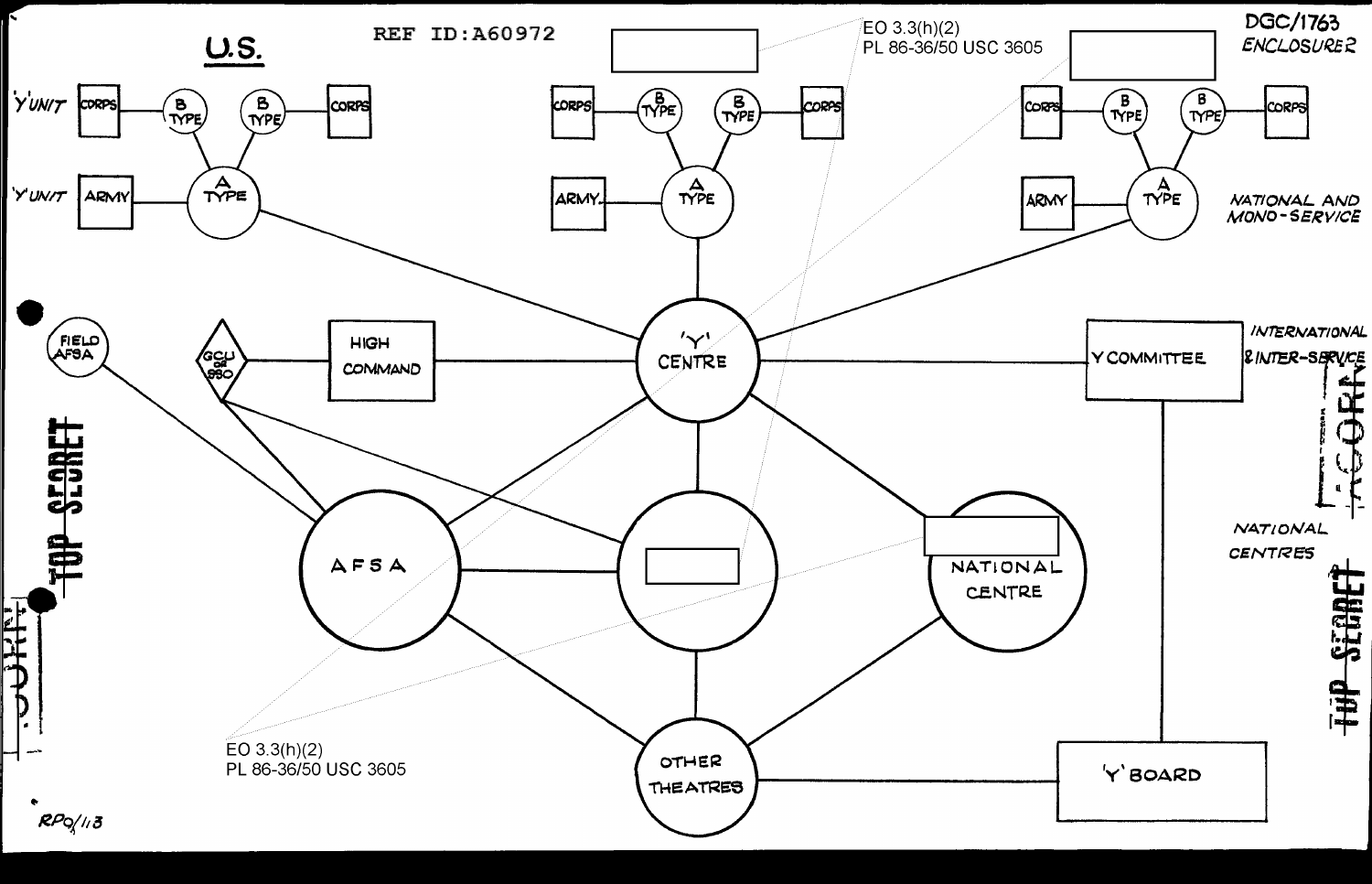**REF ID: A60972** 

KEP<del>T HNDER LOC</del>K



 $EO(3.3(h)(2))$ PL 86-36/50 USC 3605

 $\mathbf{L}$ 

 $EO 3.3(h)(2)$ PL 86-36/50 USC 3605

DGC/1763

Enclosure 1

OUTLINE OF TAIK ON GLOBAL STRUCTURE IN WAR  $\Lambda$ .  $F$ .  $S$ .  $A$ . - MAY, 1951.

These views took shape at only the day before I left. They have not been discussed with the Services and must not be regarded as the official views of  $\sim$  which less those of They doal only with some fundamental principles as a basis from which thinking will now proceed.

Whether we like it or lurp it N.A.T.O. makes some co-operation  $2.$ in Sigint with other  $N_4 \Lambda_* T_* 0$ . powers inescapable. Indeed, some such co-operation may well be essential for the effective functioning of the  $N_{\bullet}$ .  $T_{\bullet}$  O. corrands. Furthermore, the security risks could be reduced by insisting on the adoption of numium security precautions. For the purposes of this co-operation Sigint should be sharply divided into  $\overline{\text{two}}$  low-grade and high-grade. In some ways this division will be expensive and in some ways inefficient but we believe it to be unavoidable. It will be basic to this co-operation with Netter. O. powers that U.S. relations should continue to be founded on the  $\Box$  $\exists$ Agreement.

By low- rade and high-grade we nean respectively those tasks  $\overline{3}$ which can be successfully exploited by the resources of field organisations and those whose successful exploitation requires the ruch greater and nore highly qualified resources of a National Centre (4.F.S.A. or It is not necessary to be nore precise at this stage. In the event, this rather vague dividing line will not be difficult to draw generally speaking field organisations will not fritter away their resources on tasks which can offer then no return, and if, exceptionally, they do, corrective measures can be found. For convenience in this context let us call low-grade 'Y' and high-grade 'Sigint'.

In 'Y' there should be whatever co-operation with other N.A.T.O.  $l_{\pm}$ powers the military situation demnds. In Sigint co-operation should be lunited to dissemination according to strict need in some disguised form. Lot us take 'Y' first.

For simplicity in illustration I propose to take a purely  $5.$ arry corrand structure of three levels and of three nationalities - one U.S., one and one arry with the appropriate internations and one arry with the appropriate international<br>The principles . ald apply to other arred forces, to more  $U.S., \text{ one}$ High Cormana, or fewer levels, and to more nationalities.

Each Corps would have a 'Y' Unit under its corrand, intercepting 6. and processing for and disseminating to the Corps H.C. Each Army would similarly have a larger 'Y' Unit under its command, performing the same service for the Army H.C. but also getting back as necessary traffic and material from the Corps Units, co-ordinating and studying the whole, and feeding back to these latter Units technical help such as callsign and crypt recoveries etc. At both levels these units would be national and nmo-service.



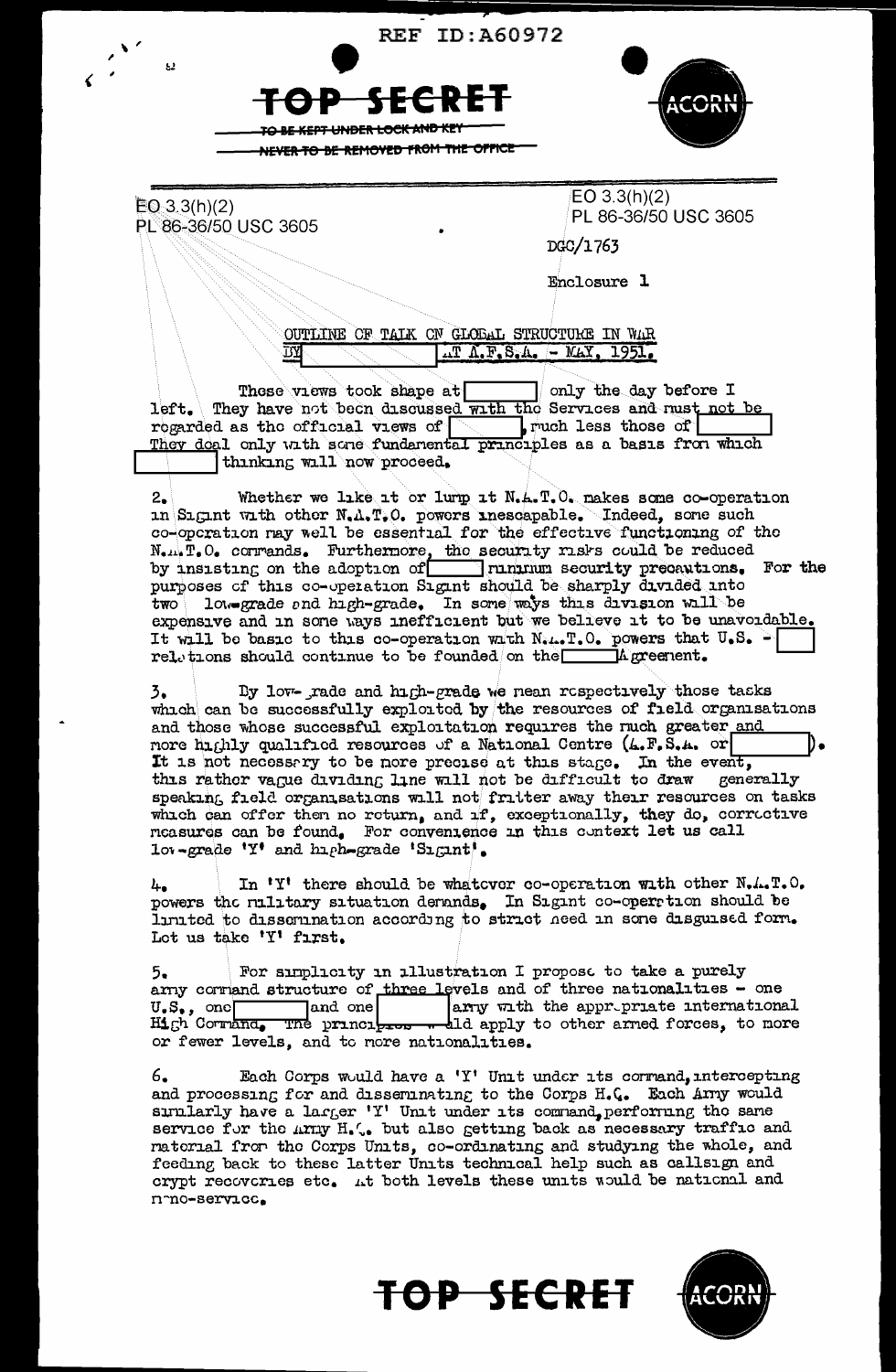**REF ID: A60972** 



 $EO 3.3(h)(2)$ PL 86-36/50 USC 3605

 $\overline{1}$ 

 $EO 3.3(h)(2)$ PL 86-36/50 USC 3605

 $-2-$ 

With the High Cormand there would be a  $\frac{1}{2}$  Centre, intercepting and processing for and disseminating to the  $H_*(\sqrt{b}nt$  also, again, and probably es its primacy function getting back as necessary traffic and raterial from the forward Units, co-ordinating and studying the whole, and feeding forward technical help. In certain circumstances the 'Y' Centre m ht rely entirely on the forward units for the interception of traffic. There would be provision for co-operation between 'Y' Centres in different theatres, either direct or through Netional Centres. The 'Y' Centre \ culd be international and might be inter-service (including naval and  $\text{par}$  force elements as well as  $(\text{army})$  it would be subordinate to the High Cormand in the area (not to  $\mu$ , F. S.A. or  $\vert \cdot \vert$  at this level there would probably also be a 'Y' Corruttee, international and inter-service, and including representatives of the National Sigint authorities concerned, for the purpose of co-ordinating 'Y' activities in the area.

 $B_{\bullet}$  Behind these 'Y' Centres there would be the National Centres -<br>  $L F_{\bullet} S_{\bullet}$ . Behind these 'Y' Centres and the counterpart. Their function towards<br>
these 'Y' Centres would be they or technical help from their wid recources and studies, like the help fed forward by the 'Y' Centres thenselves to 'Y' Urits. For this purpose the National Centres should have the night to have sent back from all thee tres whatever raw traffic and other raterial they require.

There remains one possible link in the 'Y' chain - a N  $L$ . T.O. 'Y' Board for the co-ordination of  $'Y'$  in all theatres, presumbly located with the Standing Grup in Mashington (to became Combined Chiefs of Staff).

In Sigint, full  $\mathbf{U}_\bullet$ S.  $-\sqrt{\phantom{a^2}}$ collaboration as at present is  $10<sub>o</sub>$ assumed. In regard to other N.A.T.O. powers, however, it is proposed, as has been said, that collaboration should be limited to dissemination according to strict need in a disguised form, and that the processes of production should remain national secrets. Additionally, there would be arrangements for supplying undisguised Sigint to the N.A.T.O. Commands eyes only" basis. So vast are the resources likely to be  $\cup$ n a necessary for successful exploit tion of Sigint that the comparatively puny resources of ther N.1, T.O. powers are unlikely to have a quid pro quo to offer for U.S. - secrets, and pressure for such an exchange<br>should be resisted. It has, however, to be borne in mind that the<br>pressure on behalf of as a nember of the Standing Group (to become<br>), might concervably be be justified, there might be limited co-operation with other National Centres in the collection of raw traffic (e.g) ⊃∙

 $11.$ It is to be hoped that in the interests of the best overall effort, U.S. and agencies will cut out unnecessary duplication both in production and disserination that, as last time, A.F.S.A. will concentrite on certain tasks and  $\boxed{\phantom{\text{m}}\phantom{\text{m}}\text{on}}$  on others, and that U.S. and  $\boxed{\phantom{\text{m}}\text{a}}$  and  $\boxed{\text{m}}$  on others, and that U.S. and of the other. Sigint would be disseminated to intelligence staffs through GCU's or SSO's on similar lines to last time. It is hoped that there would be a free exchange of personnel between ... F.S.A. and In this schene of things.



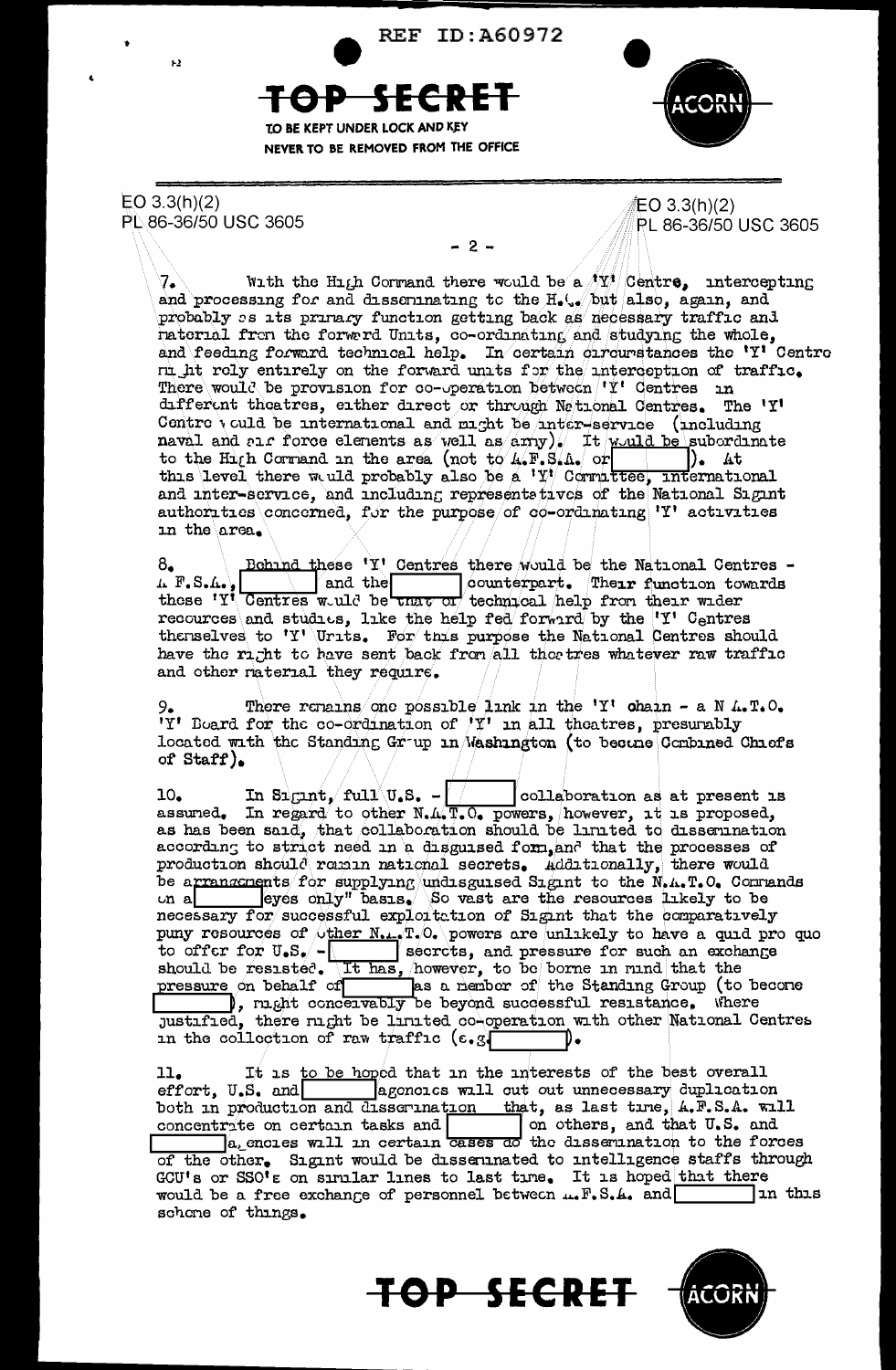**REF ID: A60972** 

ولا

<del>TOP</del>





 $EO 3.3(h)(2)$ PL 86-36/50 USC 3605

There might be a need for forward Sigint processing centres  $12.$ for certain tasks - for example if there were a task similar to the old Longfellow, which would present an impossible problem if all traffic had to be transmitted back to the National Centre. Such a forward centre would be a subordinate agency of the National Centre  $(\mu, \mathbb{F}, S.A.$  or ) and be directed by its parent.

 $3 -$ 

13. It is to be expected that information of socialisign rotas,<br>'Y' Centres would become available from Signt, e.g. callsign rotas, It is to be expected that information of technical value to keys etc. Within limits and subject to satisfactory safeguards, this should be sent to the 'Y' Centres without disclosure of the source by the National Centre concerned or possibly by its forward subordinate agency.